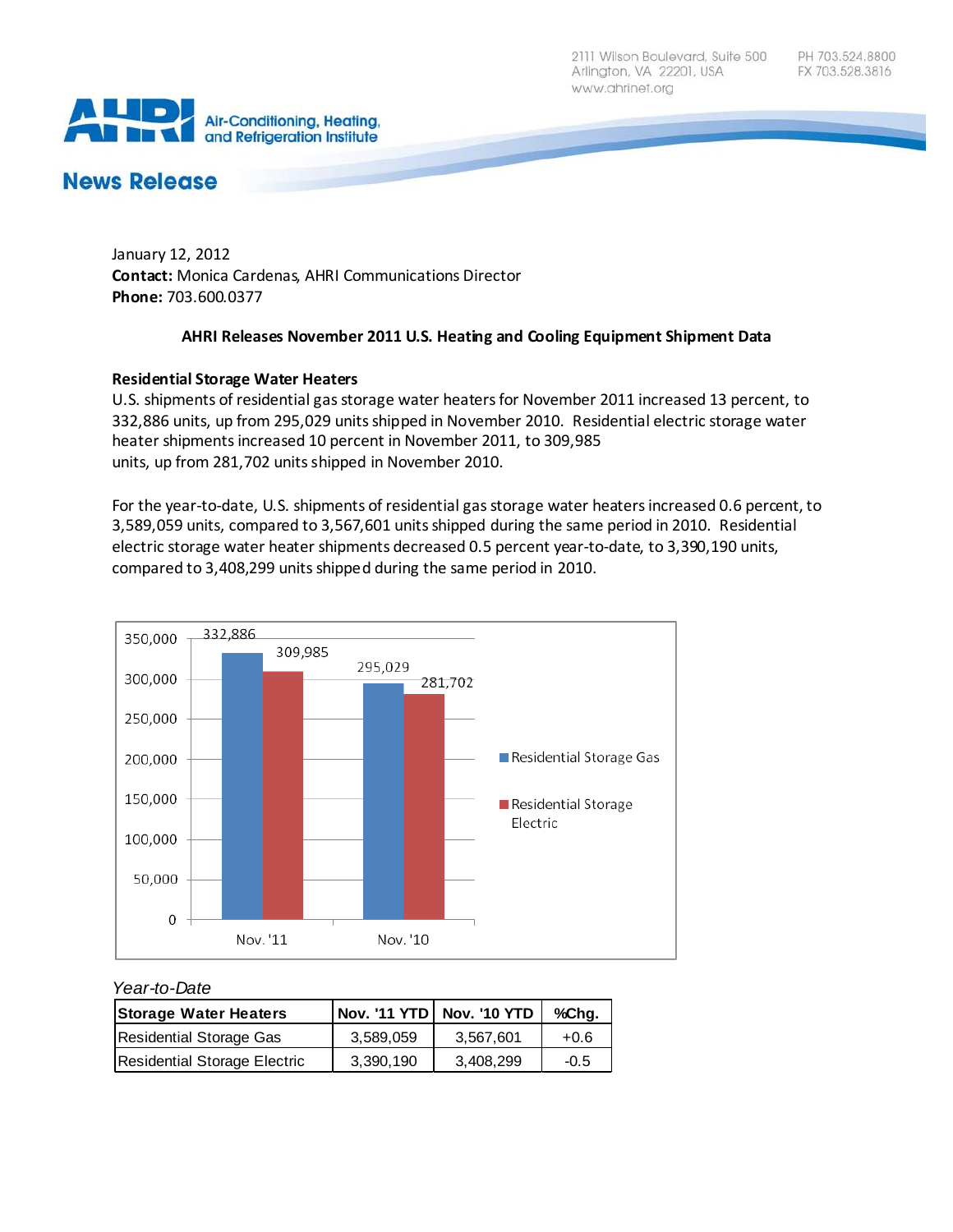### **Commercial Storage Water Heaters**

Commercial gas storage water heater shipments increased 16 percent in November 2011, to 6,955 units, up from 5,992 units shipped in November 2010. Commercial electric storage water heater shipments increased 6 percent in November 2011, to 4,722 units, up from 4,468 units shipped in November 2010.

Year-to-date U.S. shipments of commercial gas storage water heaters increased 3 percent, to 73,837 units, compared with 71,816 units shipped during the same period in 2010. Year-to-date commercial electric storage water heater shipments increased 3 percent to 55,075 units, up from 53,690 units shipped during the same period in 2010.



### *Year-to-Date*

| <b>Storage Water Heaters</b> | Nov. '11 YTD   Nov. '10 YTD |        | %Chg. |
|------------------------------|-----------------------------|--------|-------|
| Commercial Storage Gas       | 73,837                      | 71.816 | $+3$  |
| Commercial Storage Electric  | 55.075                      | 53.690 | $+3$  |

#### **Warm Air Furnaces**

U.S. shipments of gas warm air furnaces for November 2011 decreased 14 percent, to 221,159 units, down from 257,414 units shipped in November 2010. Oil warm air furnace shipments decreased 31 percent, to 5,249 units in November 2011, down from 7,590 units shipped in November 2010.

Year-to-date U.S. shipments of gas warm air furnaces decreased 9 percent, to 1,993,386 units, compared with 2,183,205 units shipped during the same period in 2010. Year-to-date U.S. shipments of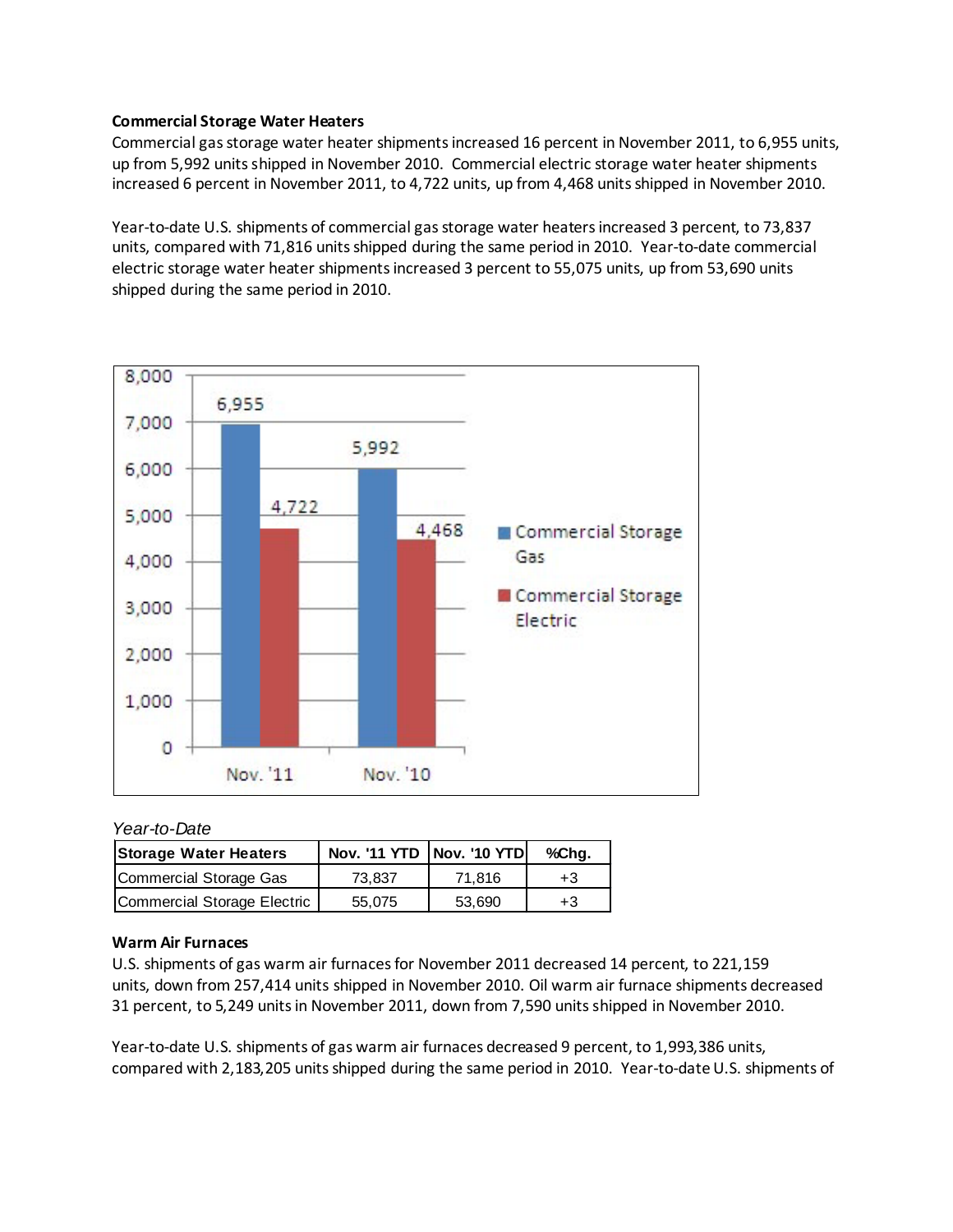oil warm air furnaces decreased 15 percent to 43,466 units, compared with 50,981 units shipped during the same period in 2010.





## *Year-to-Date*

|                              | Nov. '11 YTD Nov. '10 YTD % Chg. |           |       |
|------------------------------|----------------------------------|-----------|-------|
| <b>Gas Warm Air Furnaces</b> | 1,993,386                        | 2.183.205 | -9    |
| <b>Oil Warm Air Furnaces</b> | 43.466                           | 50.981    | $-15$ |

## **Central Air Conditioners and Air-Source Heat Pumps**

U.S. shipments of central air conditioners and air-source heat pumps totaled 232,722 units in November 2011, down 19 percent from 287,676 units shipped in November 2010. U.S. shipments of air conditioners decreased 19 percent, to 145,789 units, down from 179,647 units shipped in November 2010. U.S. shipments of air-source heat pumps decreased 20 percent, to 86,933 units, down from 108,029 units shipped in November 2010.

Year-to-date combined shipments of residential central air conditioners and air-source heat pumps increased 9 percent, to 5,237,726 units, up from 4,826,684 units shipped in November 2010. Year-todate shipments of central air conditioners increased 11 percent, to 3,571,256 units, up from 3,213,149 units shipped during the same period in 2010. The year-to-date total for heat pump shipments increased 3 percent, to 1,666,470 units, up from 1,613,535 units shipped during the same period in 2010.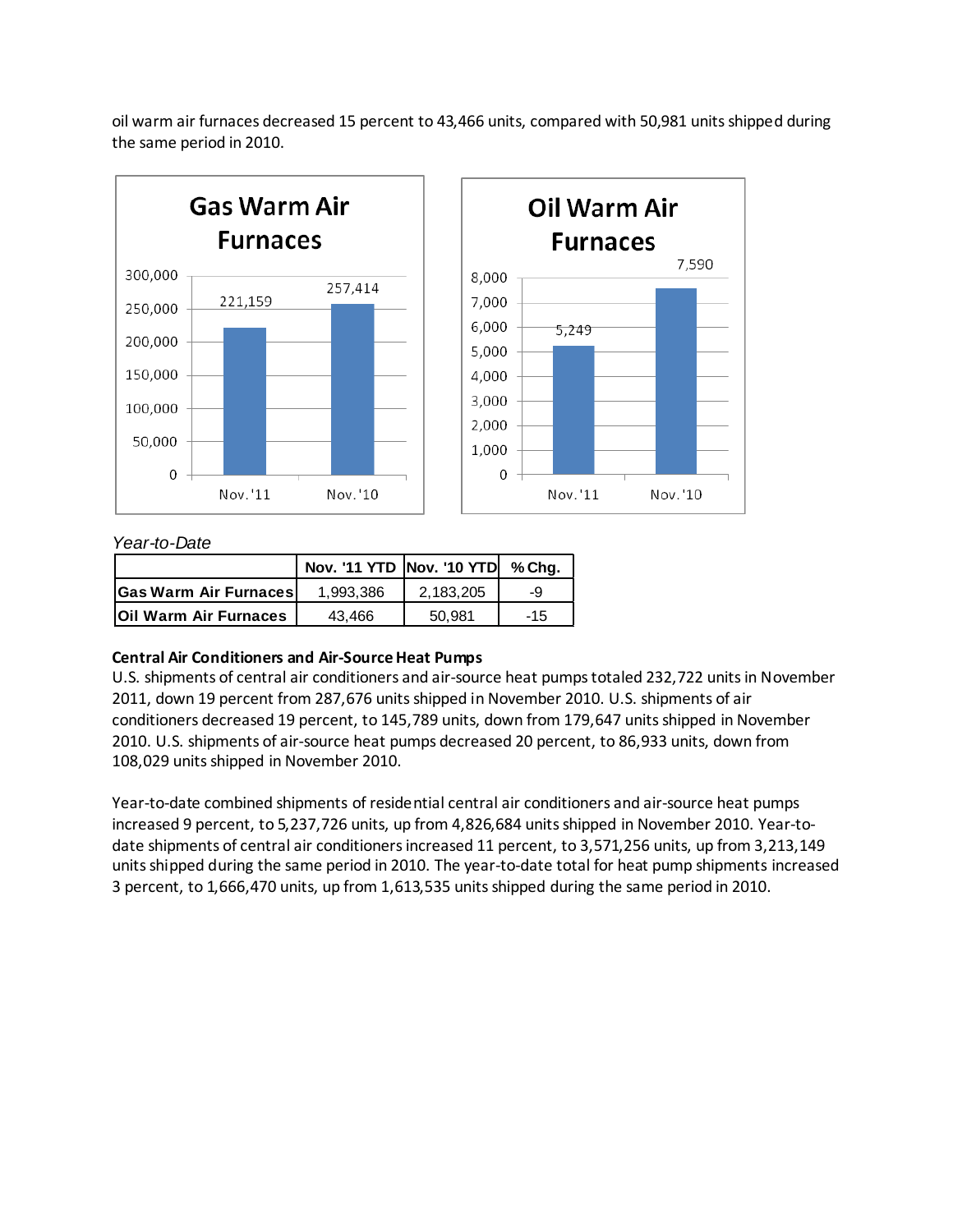

## *Year-to-Date*

|                                              | <b>Nov. '11 YTD</b> | <b>Nov. '10 YTD</b> | % Chg. |
|----------------------------------------------|---------------------|---------------------|--------|
| Air Conditioners & Heat Pumps Combined Total | 5,237,726           | 4,826,684           | +9     |
| Air Conditioners Only                        | 3,571,256           | 3,213,149           | $+11$  |
| Heat Pumps Only                              | 1.666.470           | 1,613,535           | +3     |